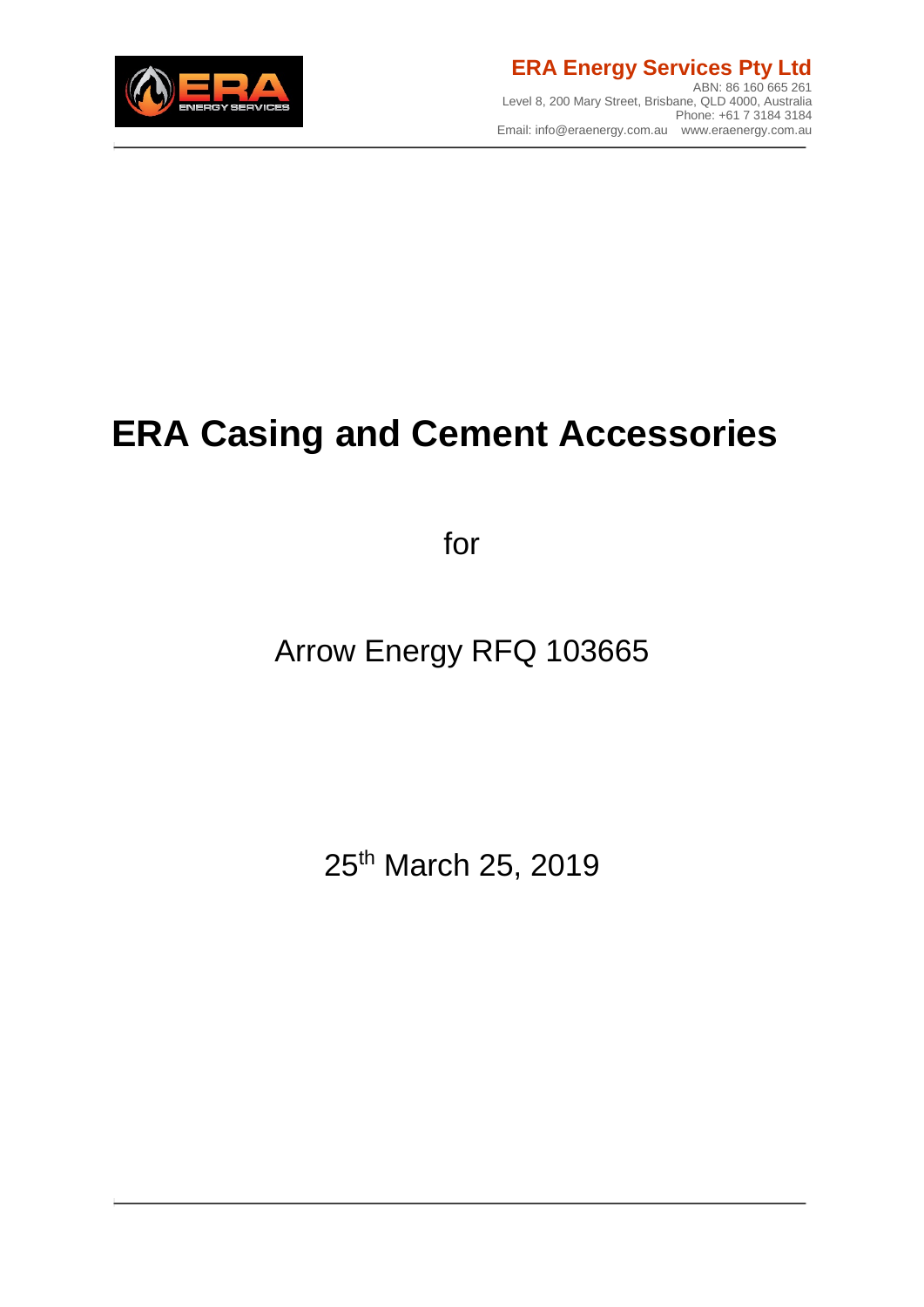

# Contents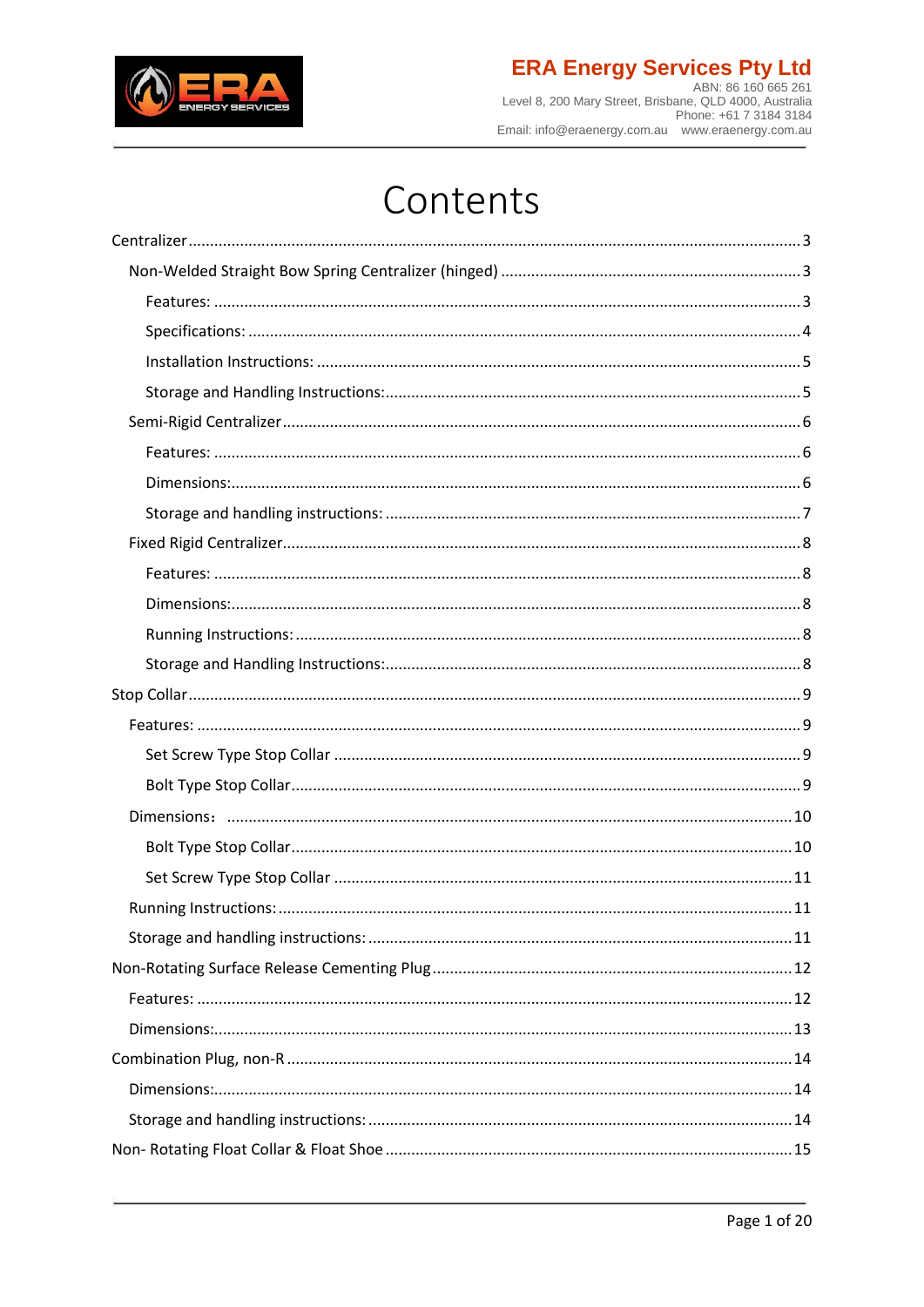

**ERA Energy Services Pty Ltd**<br>ABN: 86 160 665 261<br>Level 8, 200 Mary Street, Brisbane, QLD 4000, Australia<br>Phone: +61 7 3184 3184 Email: info@eraenergy.com.au www.eraenergy.com.au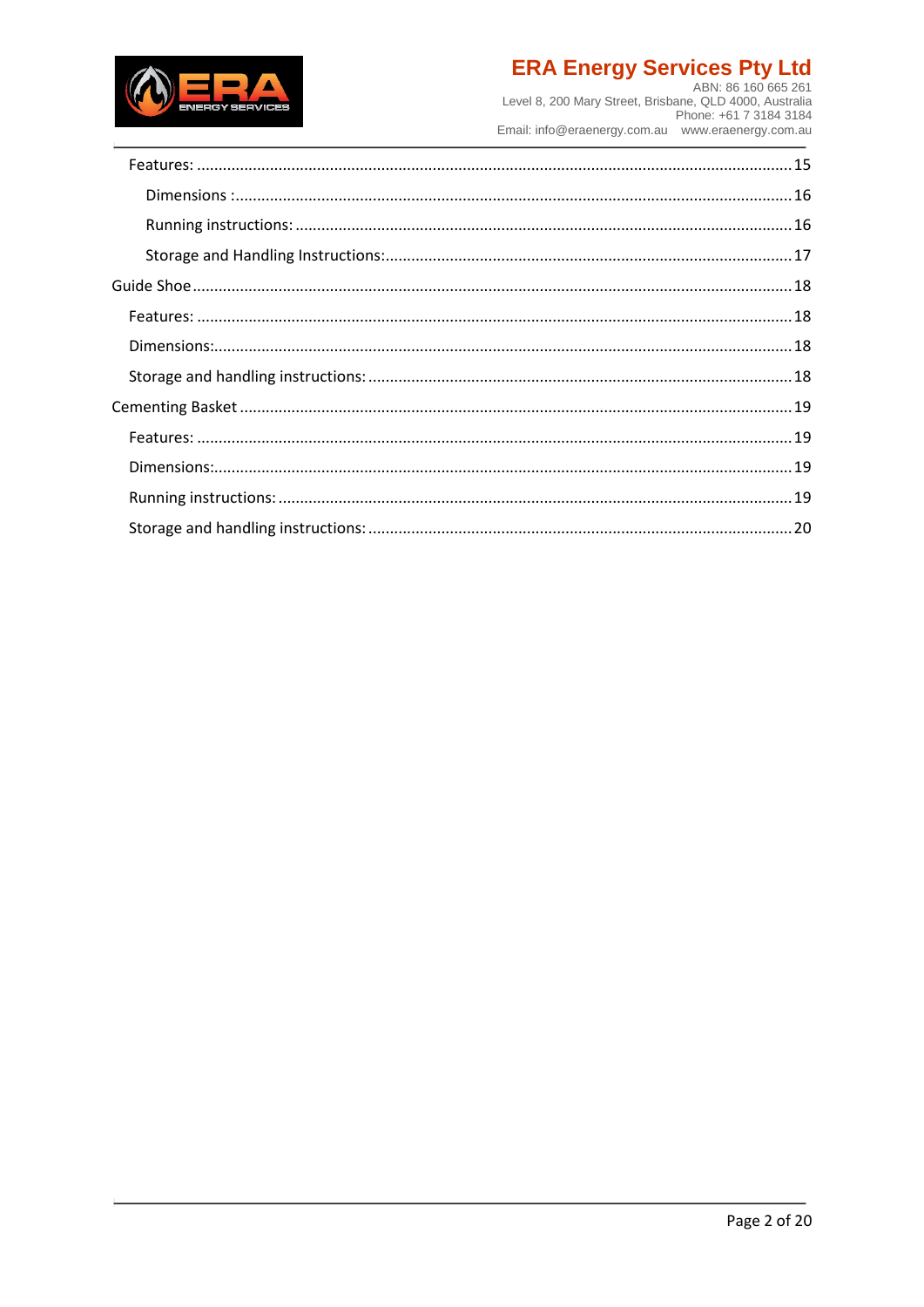

# Centralizer

#### <span id="page-3-1"></span><span id="page-3-0"></span>Non-Welded Straight Bow Spring Centralizer (hinged)

#### <span id="page-3-2"></span>Features:

• High-performance bows provide maximum standoff in multiple locations of the annulus, providing the best possible conditions for primary cement to achieve zonal isolation.

• Tested to meet and exceed American Petroleum Institute API 10D requirements for restoring and starting force, providing reliability and durability for operations.

• Non-welded design can withstand most wellbore environments, providing operational flexibility.

• Bow configurations are available in various heights and sizes suitable for most applications.

• Suited for vertical and deviated well bore, Cased and open holes .Wells where rotation capabilities are not required.

- Hinged design allows for convenient field installation.
- Can be unfolded and stacked flatly, saving storage and transportation cost.
- Improves displacement efficiency when installed with turbo blade.

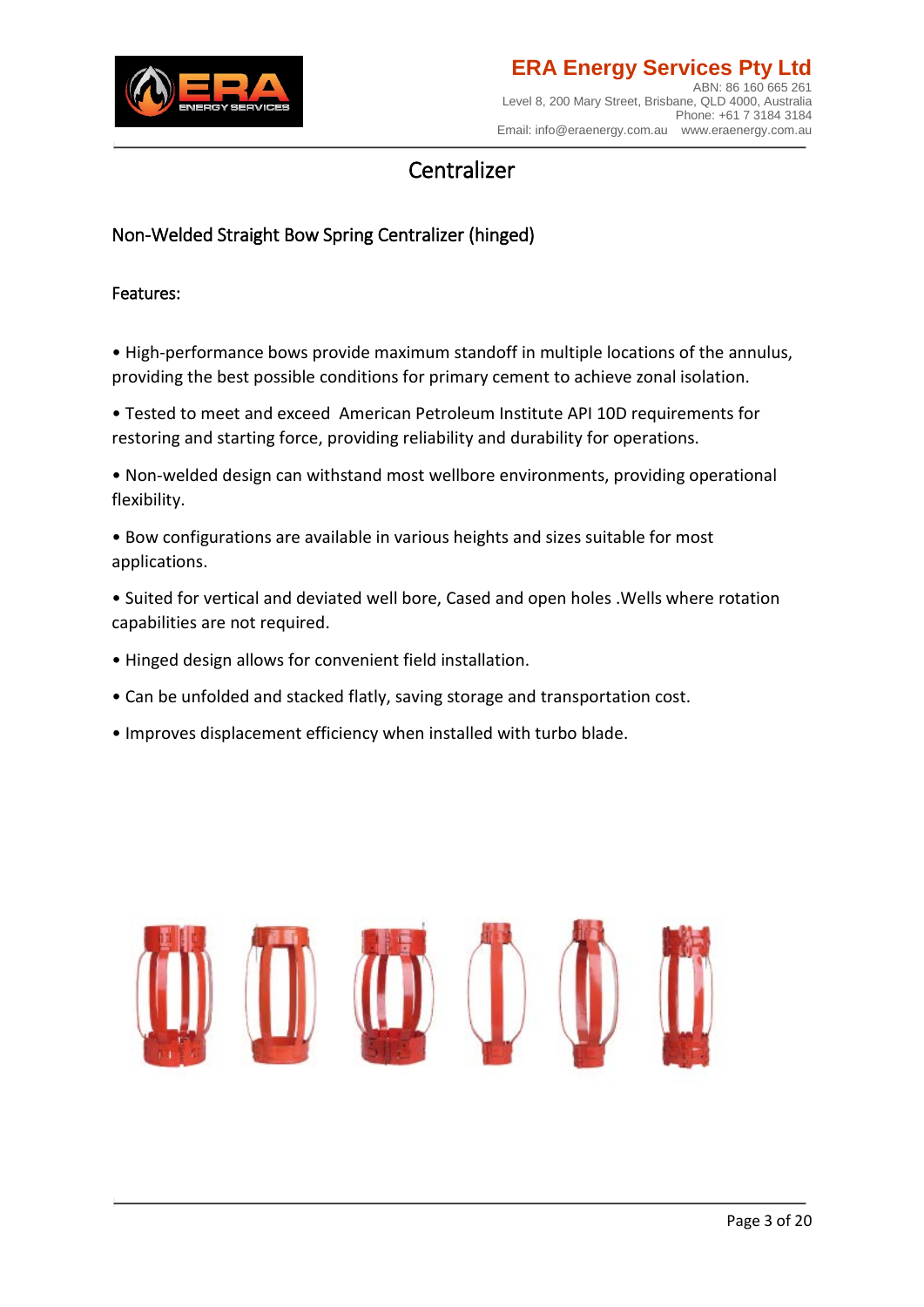

<span id="page-4-0"></span>Specifications:

Bow spring centralizers in different size with different numbers of bows.



The Max OD is specially designed for Arrow and it is recommended to run in vertical section wells to meet standoff requirements but not recommend running in horizontal and highly deviated section of wells.

| <b>Casing Size</b> | Casing | Hole     | Max OD | Height      | Number    | Max.           | Max        |
|--------------------|--------|----------|--------|-------------|-----------|----------------|------------|
| (in)               | size   | size(in) | (in)   | (mm)        | of spring | <b>Staring</b> | Restoring  |
|                    | (in)   |          |        |             | bow       | force(N)       | force (KN) |
| 7 to 8 1/2         | 7      | 81/2     | 81/2   | $565 \pm 5$ | 6         | 0              | 1000       |
| 8 5/8 to 9         | 85/8   | 97/8     | 97/8   | $565 \pm 5$ | 8         | 0              | 2300       |
| 7/8                |        |          |        |             |           |                |            |
| 9 5/8 to 12        | 95/8   | 121/4    | 121/4  | $565 \pm 5$ | 9         | $\Omega$       | 2500       |
| 1/4                |        |          |        |             |           |                |            |
| 10 % to 12         | 10     | 121/4    | 121/4  | $565 \pm 5$ | 9         | 0              | 1700       |
| 1/4                | 3/4    |          |        |             |           |                |            |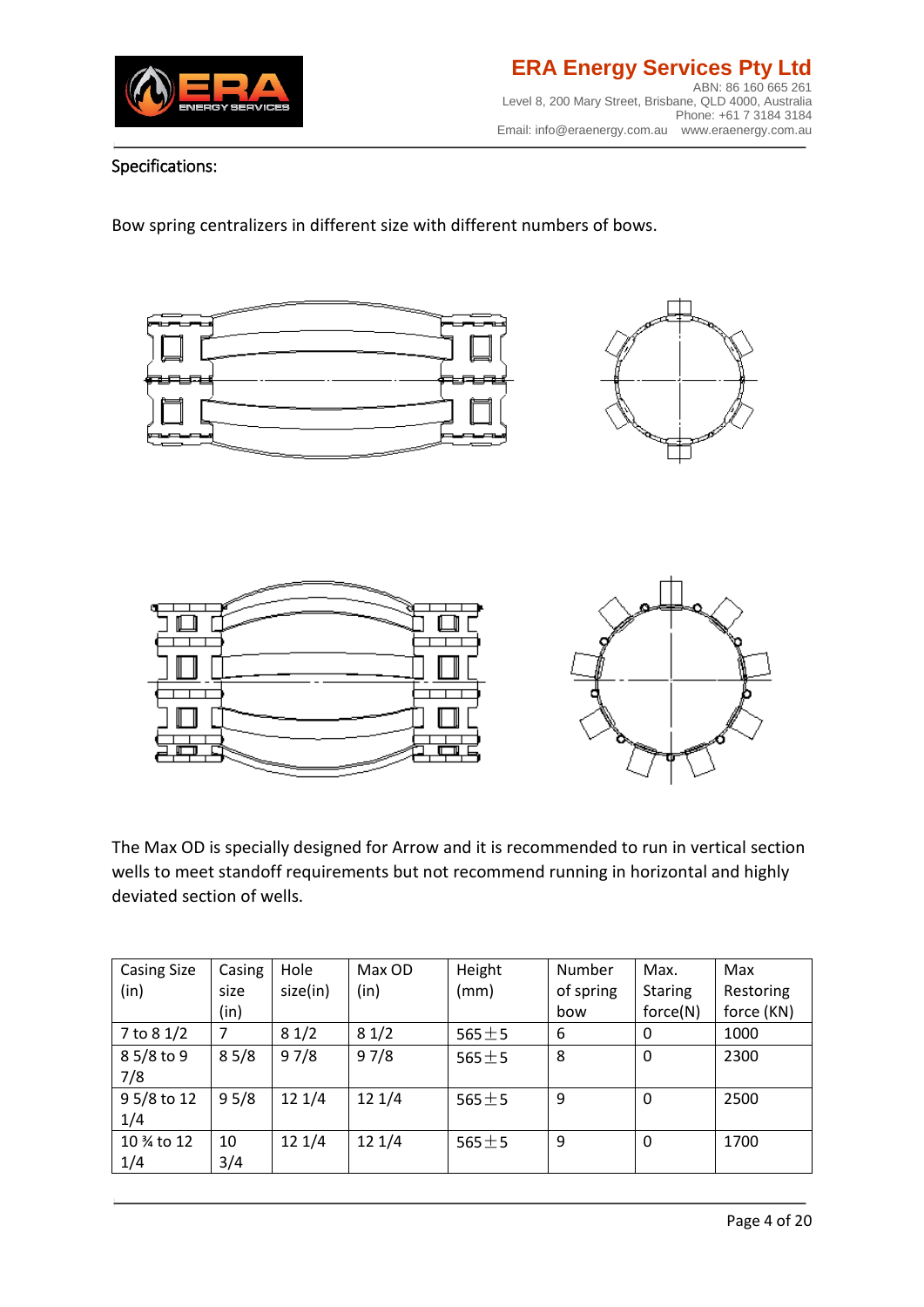

#### MAX OD adjusted with improved performance for restoring force

| <b>Casing Size</b><br>(in)           | Casing<br>size<br>(in) | Hole<br>size(in) | MAX OD(in)      | Height(mm)  | Number<br>of spring<br>bow | Max.<br><b>Staring</b><br>force(N) | Min.<br>Restoring<br>force at<br>67% |
|--------------------------------------|------------------------|------------------|-----------------|-------------|----------------------------|------------------------------------|--------------------------------------|
|                                      |                        |                  |                 |             |                            |                                    | standoff(N)                          |
| 7 to 8 1/2                           | $\overline{7}$         | 81/2             | $9.13 \pm 0.2$  | $565 \pm 5$ | 6                          | 4626(As                            | 4626(As                              |
|                                      |                        |                  |                 |             |                            | per API                            | per API                              |
|                                      |                        |                  |                 |             |                            | 10D)                               | 10D)                                 |
| 8 5/8 to 9                           | 85/8                   | 97/8             | $10.43 \pm 0.2$ | $565 + 5$   | 8                          | 6405(As                            | 6405(As                              |
| 7/8                                  |                        |                  |                 |             |                            | per API                            | per API                              |
|                                      |                        |                  |                 |             |                            | 10D)                               | 10D)                                 |
| 9 5/8 to 12                          | 95/8                   | 12 1/4           | $13.19 \pm 0.2$ | $565 \pm 5$ | 9                          | 7117(As                            | 7117(As                              |
| 1/4                                  |                        |                  |                 |             |                            | per API                            | per API                              |
|                                      |                        |                  |                 |             |                            | 10D)                               | 10D)                                 |
| 10 <sup>3</sup> ⁄ <sub>4</sub> to 12 | 10                     | 12 1/4           | $13.19 \pm 0.2$ | $565 \pm 5$ | 9                          | 9074(As                            | 4537(As                              |
| 1/4                                  | 3/4                    |                  |                 |             |                            | per API                            | per API                              |
|                                      |                        |                  |                 |             |                            | 10D)                               | 10D)                                 |

#### <span id="page-5-0"></span>Installation Instructions:

All bow spring centralizers must be installed either over casing couplings or Stop Collars

#### <span id="page-5-1"></span>Storage and Handling Instructions:

Product should be stored in dry warehouse to prevent exposure to rain, sun and water erosion;

Do not open the packing box until using. Shelf life depends on visual inspection. It is a long time storage product.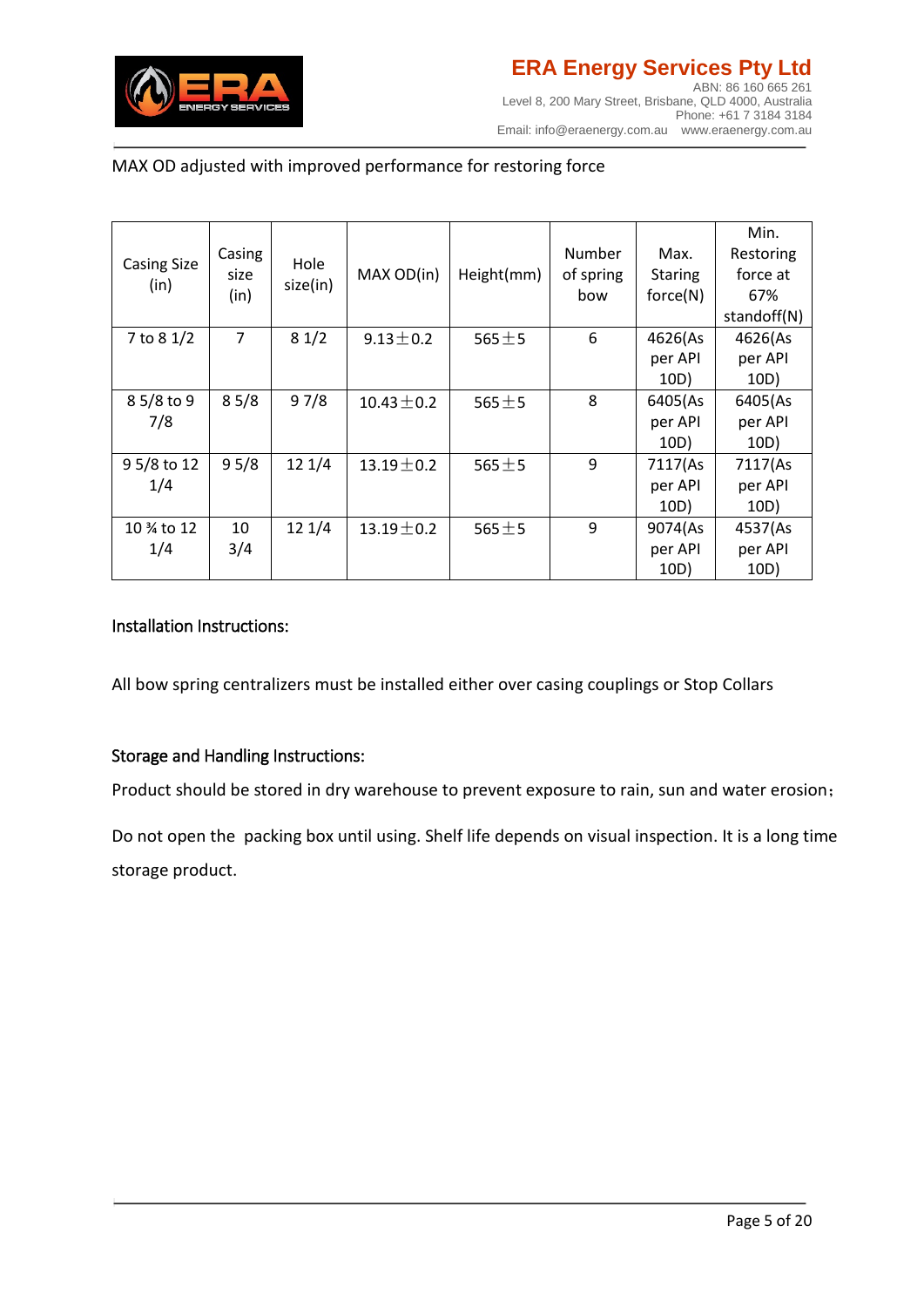

#### <span id="page-6-0"></span>Semi-Rigid Centralizer

#### <span id="page-6-1"></span>Features:

The one-piece semi- rigid bow spring centralizer has a high restoring force while keeping running forces low. Due to the smooth design it is ideal solution for application in which drag forces is the main concern and need to be minimized such as extended reach wells (ERD) and horizontal wells.

It can easily pass through highly constricted space and come back to its original shape, thus giving excellent standoff in open hole. It is able to minimize gas channelling as it ensures uniform sheet of cement around cased hole.

#### Applications

- Unconsolidated wells
- Extended reach, horizontal and highly deviated wells
- Shale oil & gas wells
- Vertical and simple wells
- OH Completions, Frac and Swellables
- Sand screen completions

#### <span id="page-6-2"></span>Dimensions:

|                | Casing size (in)   Hole size (in) |      | MAX OD (in) | Height (mm) |
|----------------|-----------------------------------|------|-------------|-------------|
| 7 to 8 1/2     |                                   | 81/2 | 81/2        | $254 \pm 5$ |
| 8 5/8 to 9 7/8 | 85/8                              | 97/8 | 9 7/8       | $254 + 5$   |



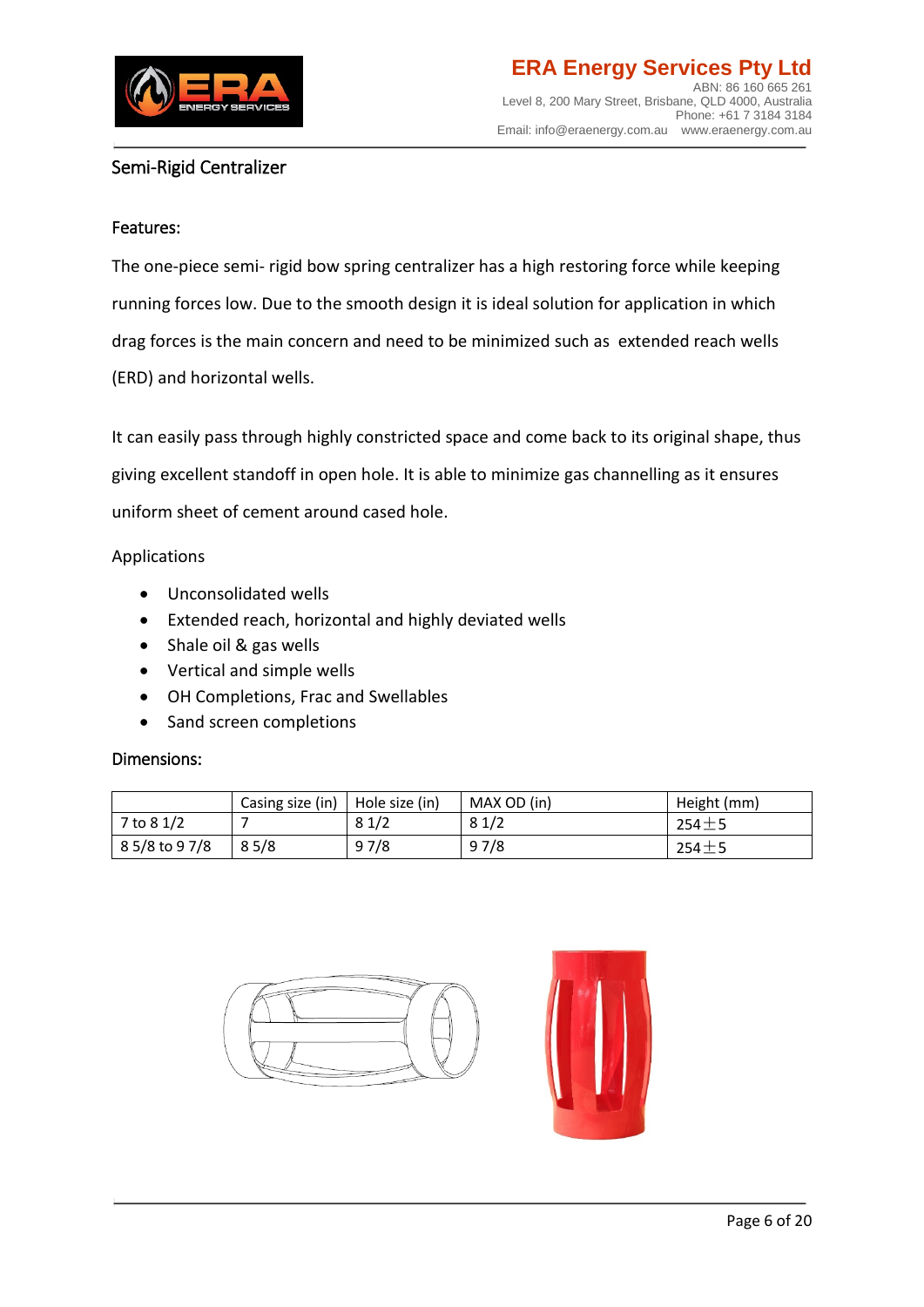

#### <span id="page-7-0"></span>Storage and handling instructions:

Product should be stored in dry warehouse to prevent exposure to rain, sun and water erosion;

Do not open the packing box until using. Shelf life depends on visual inspection. It is a long time storage product.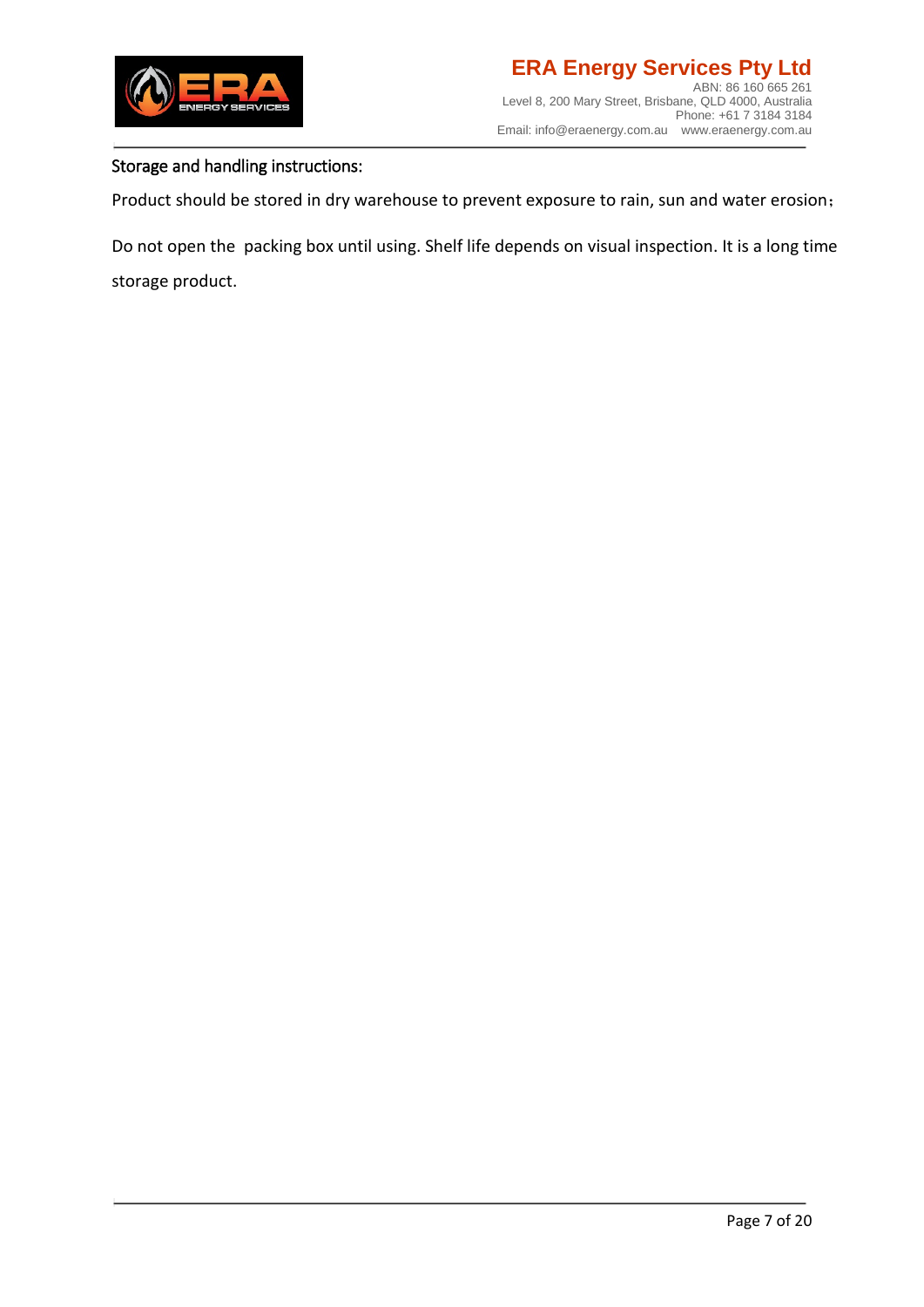

#### <span id="page-8-0"></span>Fixed Rigid Centralizer

#### <span id="page-8-1"></span>Features:

The centralizer features a bearing surface that reduces drag and requires less rotational torque than conventional centralizers.

The hydrodynamic shape of the blades enables optimal mud displacement during the cementing process while minimizing pressure drop and local turbulences across the centralizer.

Applications :

Vertical, inclined, and horizontal wells x Extended-reach wells and wells with high dogleg severity

#### <span id="page-8-2"></span>Dimensions:



|                        | Casing size<br>(in) | Hole size (in) | MAX OD (in) | Height (mm) |
|------------------------|---------------------|----------------|-------------|-------------|
| 7 to 8 1/2             |                     | 81/2           | 8.25        | $254 \pm 5$ |
| $85/8$ to 9 7/8 $85/8$ |                     | 97/8           | 9.625       | 254 $\pm$ 5 |

#### <span id="page-8-3"></span>Running Instructions:

Rigid centralizers can be allowed to float on the pipe which will allow the Stand-off Band to travel to the leading edge on the coupling and act as a coupling guide.

#### <span id="page-8-4"></span>Storage and Handling Instructions:

Product should be stored in flat, dry warehouse to prevent exposure to rain, sun and water erosion;

Do not open the packing box until use;

Handle with care for heavy subjects;

The product has a shelf life of three years based on visual inspection conditions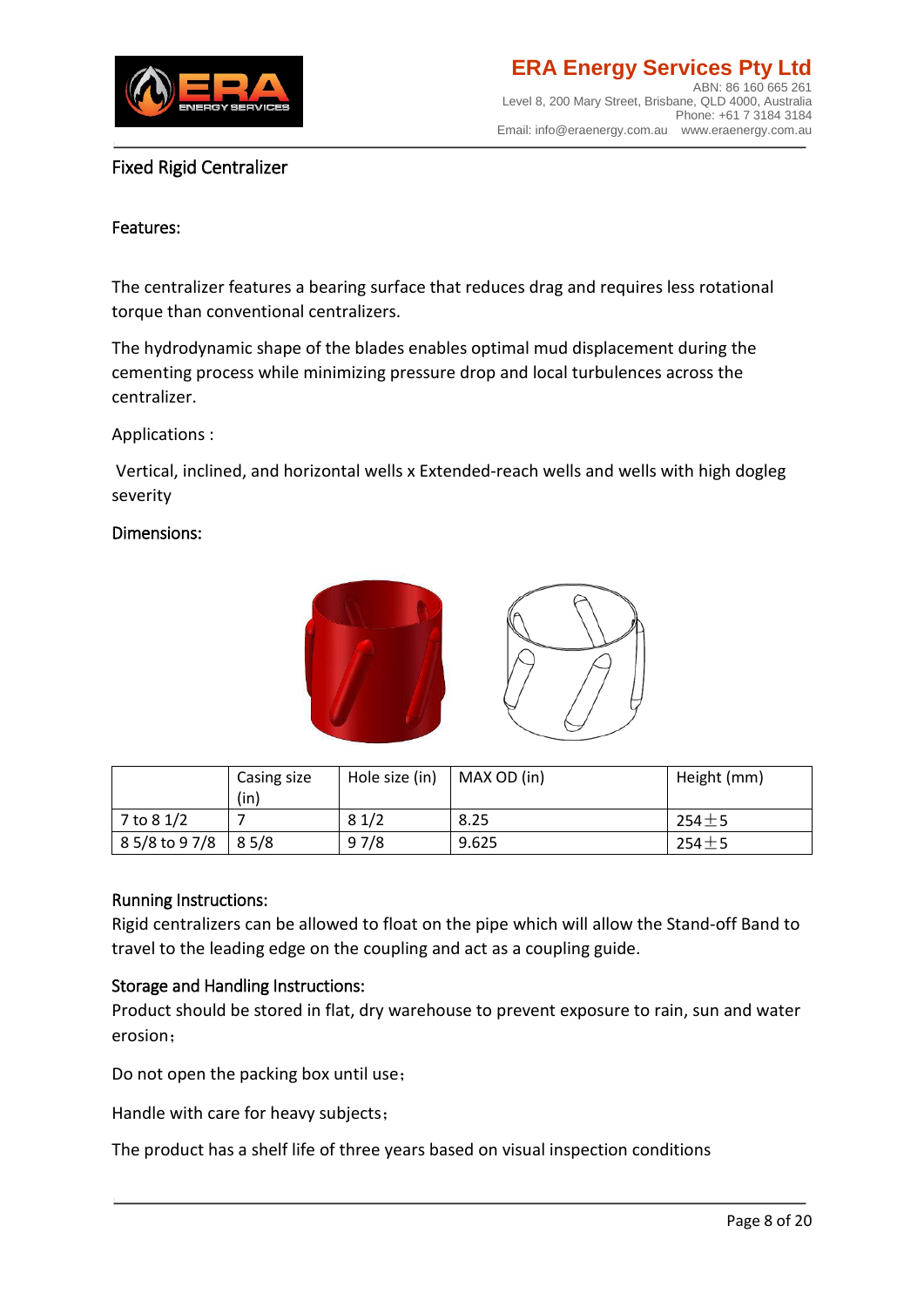



# Stop Collar

#### <span id="page-9-1"></span><span id="page-9-0"></span>Features:

Stop collars limit the movement of centralizers on the pipe. Stop collars are manufactured to withstand high axial forces and provide the standoff desired. There are varies designs for fastening mechanisms.

#### <span id="page-9-2"></span>Set Screw Type Stop Collar

The solid collar set-screw device gives excellent gripping force. It is used where high axial loads are expected.



#### <span id="page-9-3"></span>Bolt Type Stop Collar

The stop collar has a cross-bolt design that makes installation quick and easy.

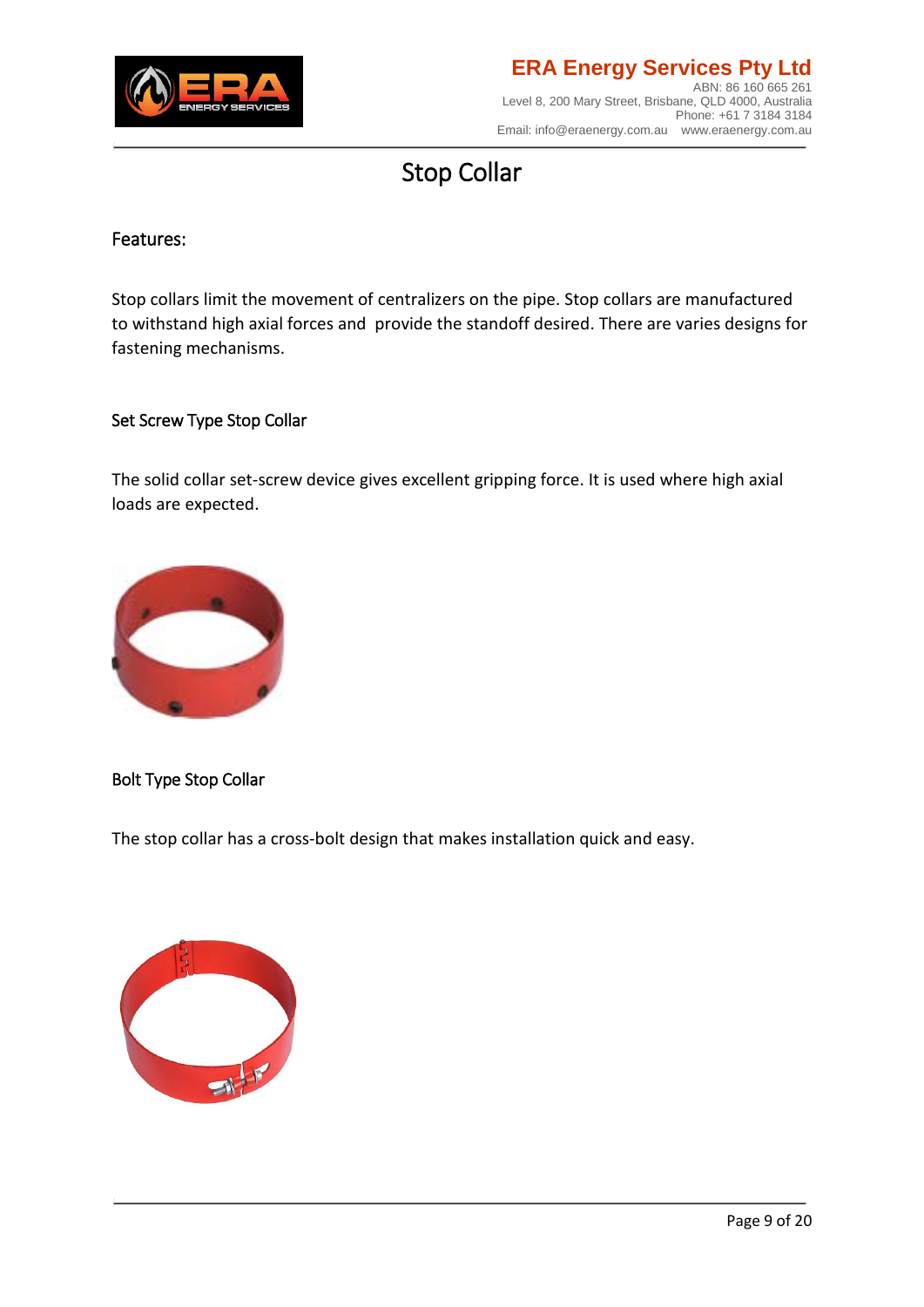

#### **ERA Energy Services Pty Ltd** ABN: 86 160 665 261 Level 8, 200 Mary Street, Brisbane, QLD 4000, Australia Phone: +61 7 3184 3184 Email: [info@eraenergy.com.au](mailto:info@eraenergy.com.au) [www.eraenergy.com.au](http://www.eraenergy.com.au/)

### <span id="page-10-1"></span><span id="page-10-0"></span>Dimensions: Bolt Type Stop Collar

縪 70 **Exposure** ⊕

| Casing size | Hole size<br>(in) | MAX OD (in)                                                                                                            | Height(mm)      |
|-------------|-------------------|------------------------------------------------------------------------------------------------------------------------|-----------------|
|             | 81/2              | 8.46                                                                                                                   | 78              |
| 85/8        | 97/8              | 10.15 (due to OD close to<br>arrow's open hole size it is<br>recommended to use set screw<br>stop collar in this case) | <mark>78</mark> |
| 95/8        | 121/4             | 11.15                                                                                                                  | 78              |
| 103/4       | 121/4             | 12.25                                                                                                                  | 78              |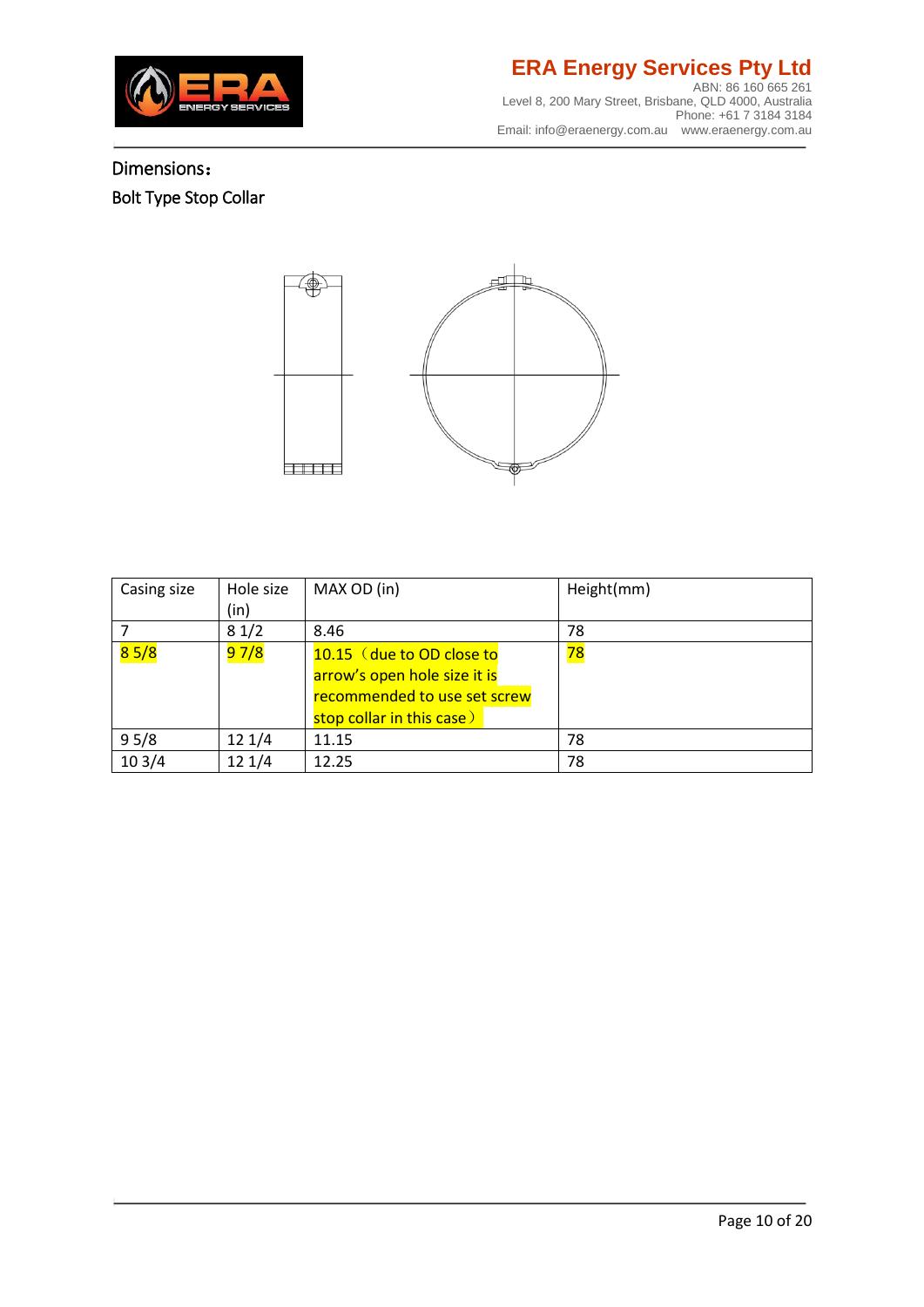

#### <span id="page-11-0"></span>Set Screw Type Stop Collar



| Casing   | Hole     | MAX OD(in) | Qty of screws | Height(mm) |
|----------|----------|------------|---------------|------------|
| size(in) | size(in) |            |               |            |
|          | 81/2     | 7.875      |               | 40         |
| 85/8     | 97/8     | 9.45       |               | 40         |
| 95/8     | 121/4    | 10.43      |               | 40         |
| 103/4    | 121/4    | 11.55      | 10            | 50         |

#### <span id="page-11-1"></span>Running Instructions:

Fastening screw stop ring when use, first set into the casing, and then using a wrench to tighten the screw. Do not over torque .

#### <span id="page-11-2"></span>Storage and handling instructions:

Product should be stored in dry warehouse to prevent exposure to rain, sun and water erosion;

Do not open the packing box until using.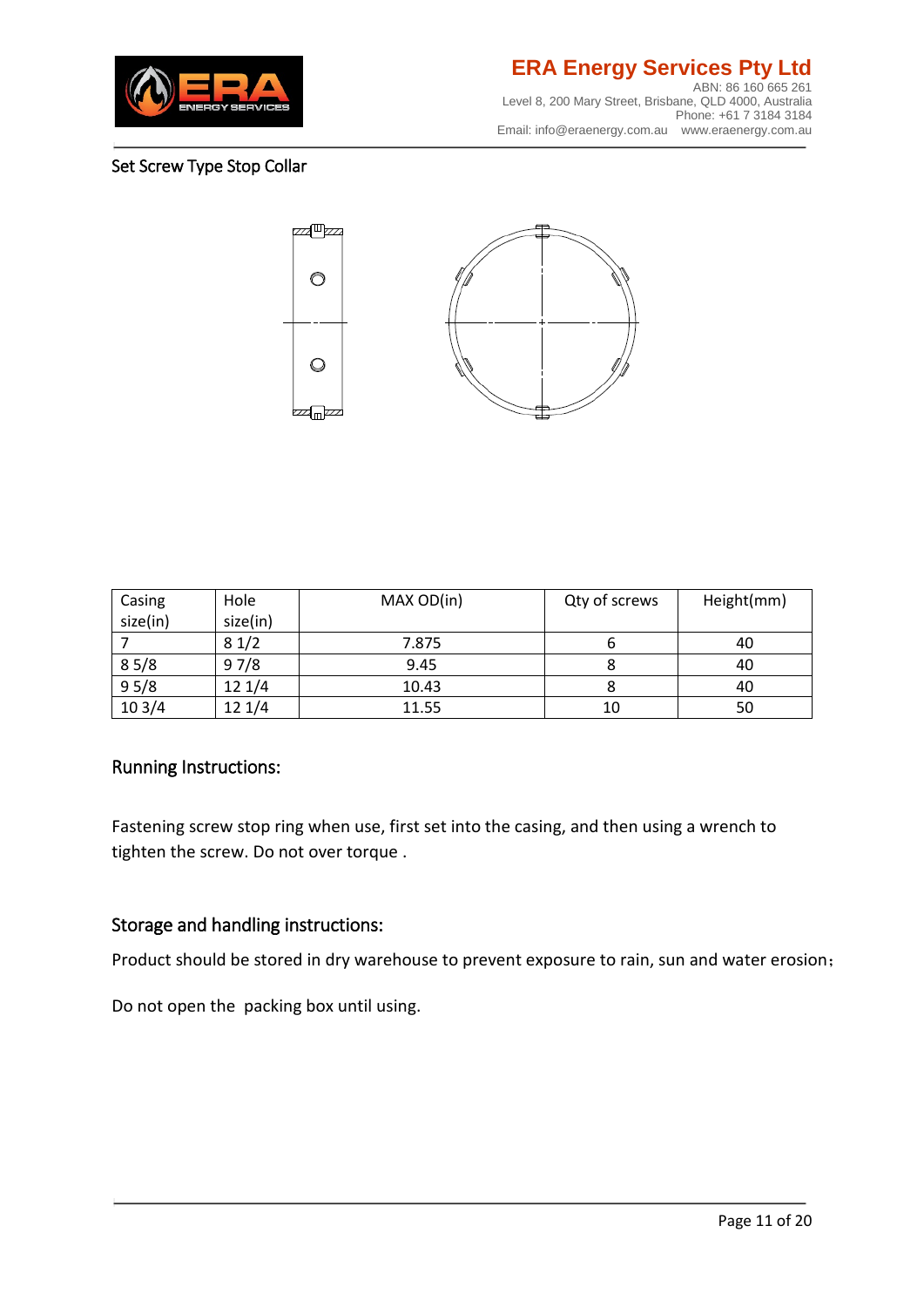

## <span id="page-12-0"></span>Non-Rotating Surface Release Cementing Plug

#### <span id="page-12-1"></span>Features:

• These series of cementing plug have reinforced locking teeth built into the plugs. The locking teeth lock plugs and the float equipment together to eliminate rotation during drilling to save rig time and cost.

• The plugs are suitable for both PDC and Tricon-bit. Easy to drill out with Bakelite/Resin as core material.

• The polyurethane plug fins offer superior abrasion and wear resistance, providing excellent wiping action, resulting in a clean casing ID after passage.

• Suitable for deep, high-angle wellbores anticipating high displacement and bump pressures as well as shallow vertical wells.

• Suitable for down hole temperature below 120°C

• The bottom plug has a diaphragm rupture rating of 200-500 psi. The pressure rating could be customized according to customer's special requirement.

• The plugs are designed to fit in conventional cementing heads and can be run with any conventional ERA float equipment with a non-rotating plate installed at time of manufacture.





Non-Rotary Top Cementing Plug Non-Rotary Bottom Cementing Plug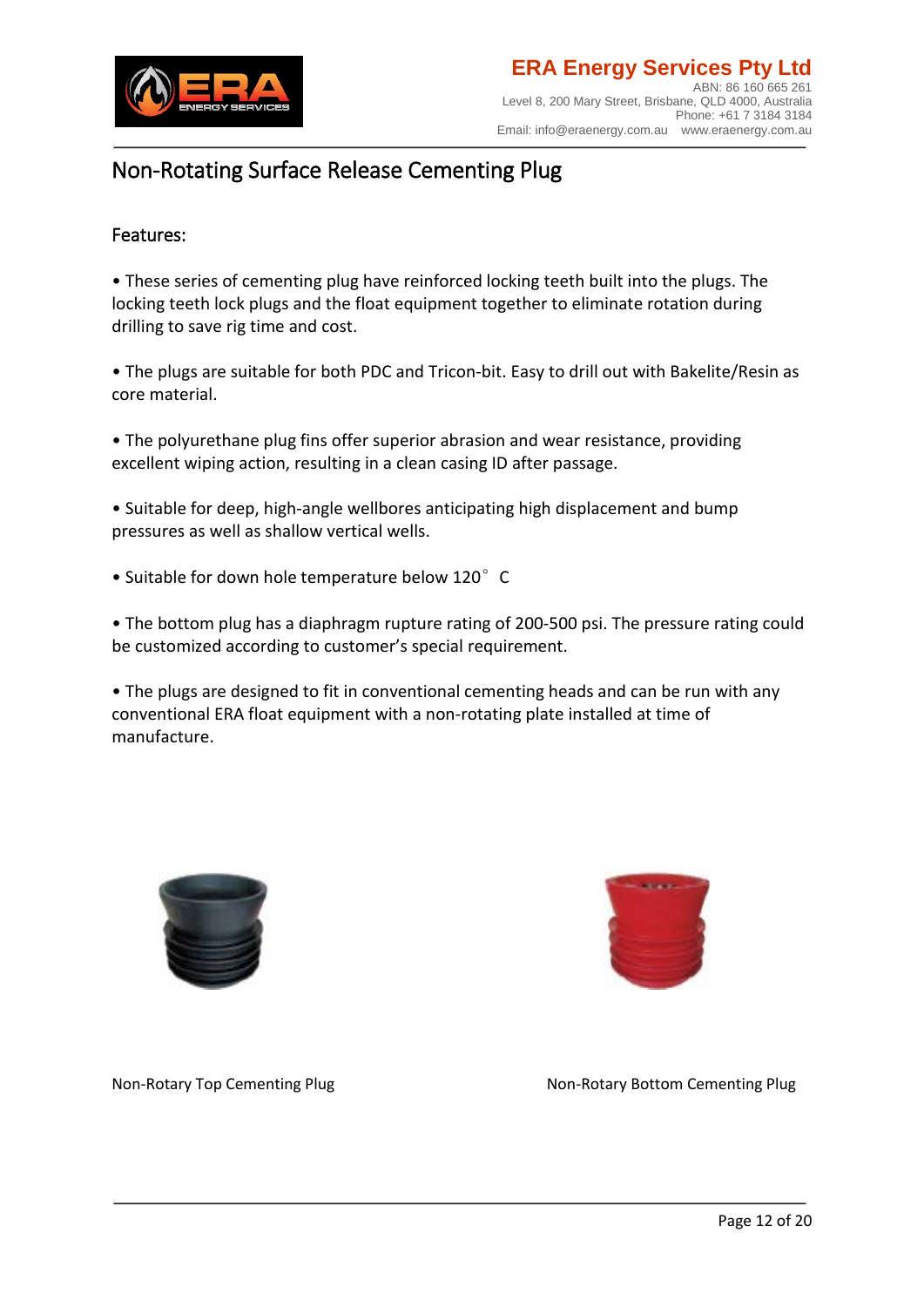

### **ERA Energy Services Pty Ltd**

ABN: 86 160 665 261 Level 8, 200 Mary Street, Brisbane, QLD 4000, Australia Phone: +61 7 3184 3184 Email: [info@eraenergy.com.au](mailto:info@eraenergy.com.au) [www.eraenergy.com.au](http://www.eraenergy.com.au/) 



#### <span id="page-13-0"></span>Dimensions:

| size              | <b>Type</b>           | Casing<br>Weight<br>Range | $A$ (mm) | $C$ (mm) | D mm    | Max OD<br>(mm) | <b>Burst</b><br>Pressure<br>MPa | Suitable for<br>Casing with ID<br>in $(mm)$ |
|-------------------|-----------------------|---------------------------|----------|----------|---------|----------------|---------------------------------|---------------------------------------------|
| 7"                | Top<br>Plug           |                           |          | 130-135  | 168-173 | 178-183        |                                 | 5.795-6.456                                 |
|                   | Bottom<br>Plug        | $20 - 38$                 | 230      | 130-135  | 168-173 | 178-183        | $200 -$<br>500psi               | $(147.19 -$<br>163.98)                      |
| 85/8"             | Top<br>Plug           |                           |          | 168-173  | 210-214 | 219-223        |                                 | 7.386-8.097                                 |
| $^{\prime\prime}$ | <b>Bottom</b><br>Plug | 24-49                     | 260      | 168-173  | 210-214 | 219-223        | $200 -$<br>500psi               | $(187.60 -$<br>205.66)                      |
|                   | Top<br>Plug           | 32.3-70.3                 | 260      | 182-187  | 234-239 | 244-249        |                                 | 8.001-9.001                                 |
| 95/8"             | <b>Bottom</b><br>Plug |                           |          | 182-187  | 234-239 | 244-249        | $200 -$<br>500psi               | $(203.23 -$<br>228.63)                      |
|                   | Top<br>Plug           | $40.5 - 85.3$             | 298      | 210-214  | 262-268 | 273-279        |                                 | 9.000-10.050                                |
| 103/4"            | <b>Bottom</b><br>Plug |                           |          | 210-214  | 262-268 | 273-279        | $200 -$<br>500psi               | $(228.60 -$<br>255.27                       |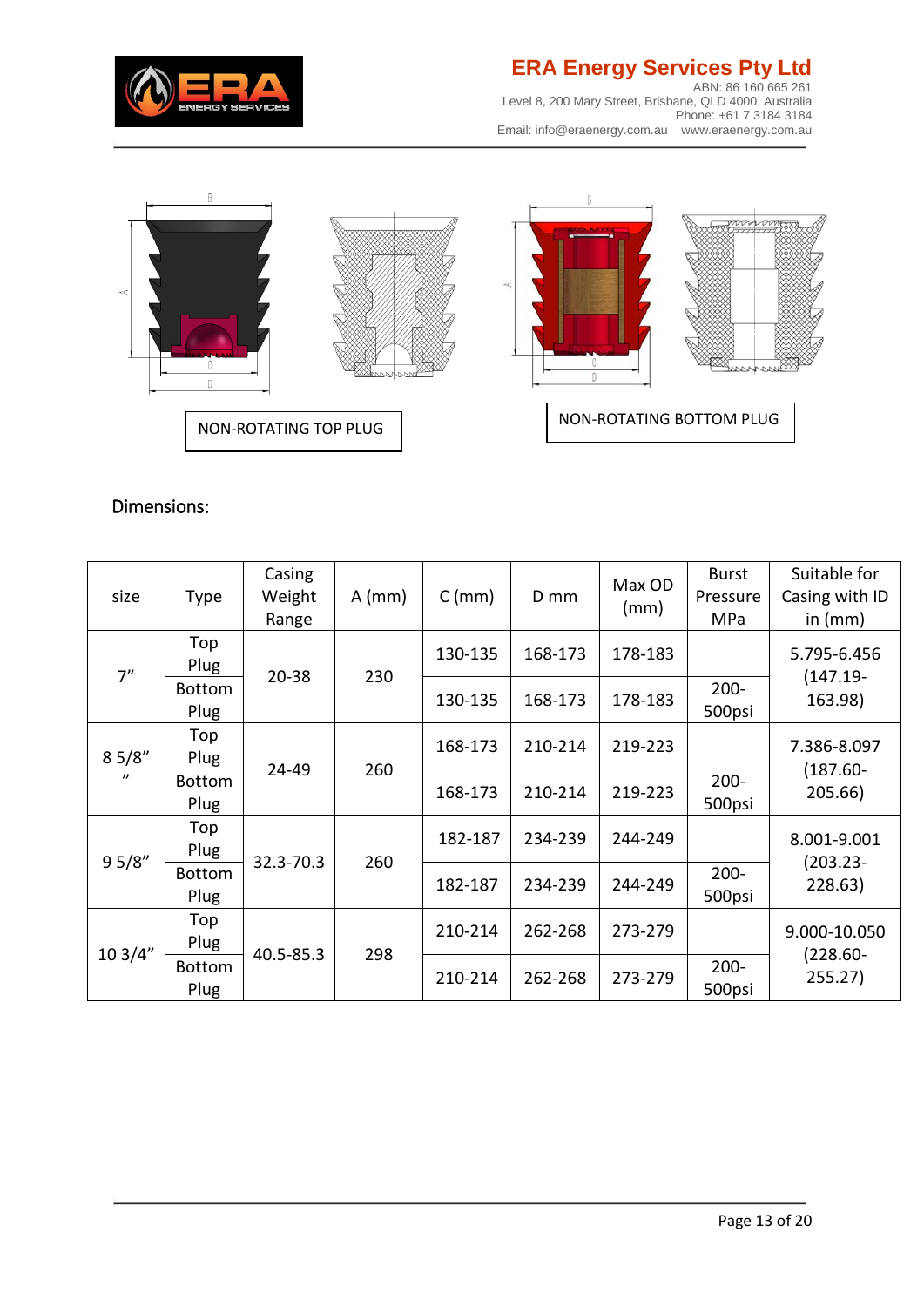

# <span id="page-14-0"></span>Combination Plug, non-R

#### <span id="page-14-1"></span>Dimensions:



| Size            | Type                  | Casing<br>Weight<br>Range(lb/ft) | $A/mm$ )    | $C$ (mm)       | $D$ (mm)    | Max OD<br>mm   | <b>Burst</b><br>pressure<br>Psi | Suitable for<br>casing with ID<br>in $(mm)$      |
|-----------------|-----------------------|----------------------------------|-------------|----------------|-------------|----------------|---------------------------------|--------------------------------------------------|
|                 | Top<br>Plug           |                                  | $335 + 5$   | $120 -$<br>125 | 168-<br>173 | $210 -$<br>214 |                                 | 5.795-6.456<br>$(147.19 -$                       |
| $7''*8$<br>5/8" | <b>Bottom</b><br>Plug | $7''$ :20-38<br>8 5/8":24-<br>49 | $335 \pm 5$ | $120 -$<br>125 | 168-<br>173 | $210 -$<br>214 | $200 -$<br>500psi               | 163.98)<br>7.386-8.097<br>$(187.60 -$<br>205.66) |

According to the well condition Arrow provided, we recommended to use nature rubber as the material of Combination plug

#### <span id="page-14-2"></span>Storage and handling instructions:

Product should be stored in flat, dry warehouse to prevent exposure to rain, sun and water erosion;

Do not open the packing box until use;

Handle with care for heavy subjects;

The product has a shelf life of two years.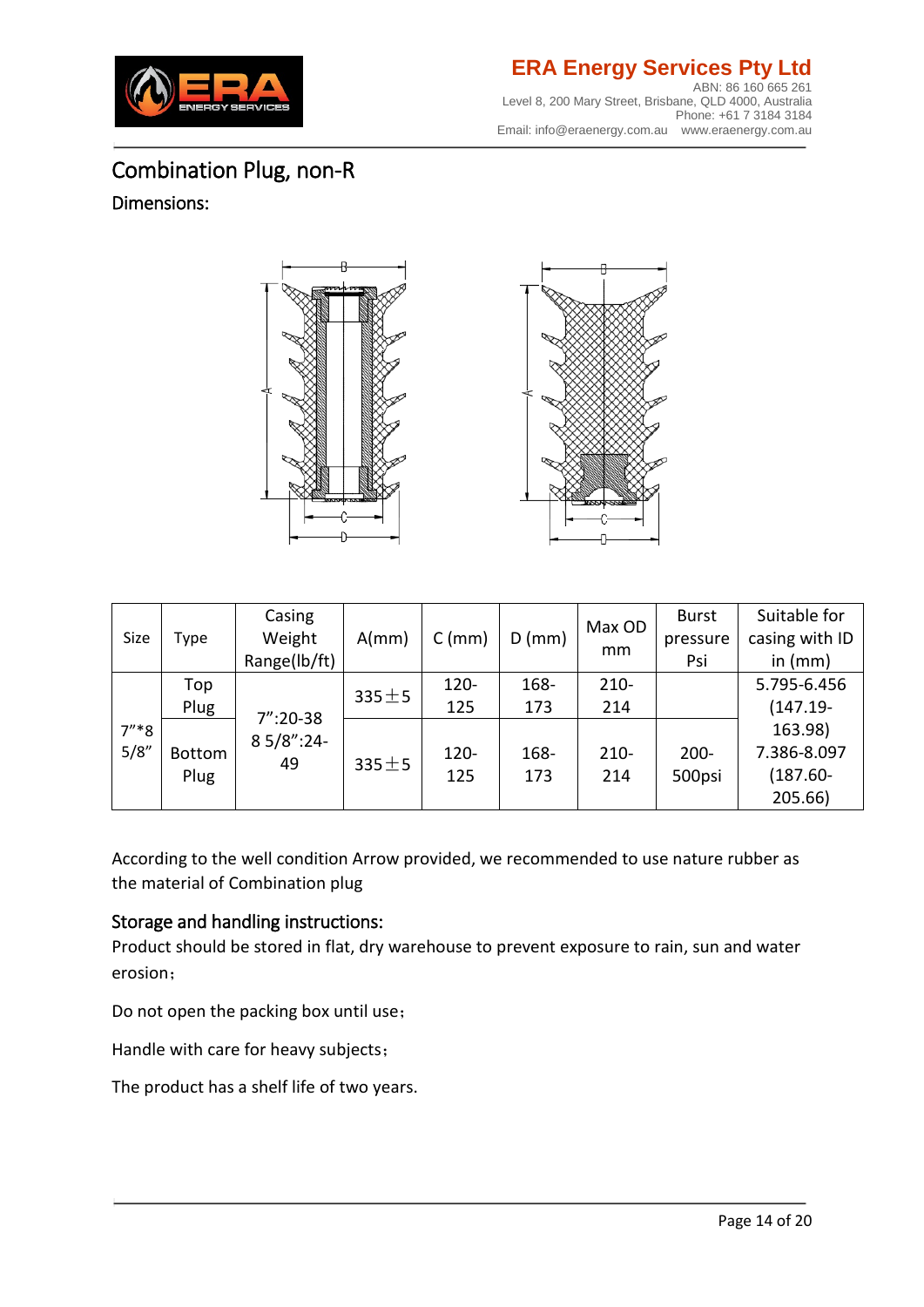

# <span id="page-15-0"></span>Non- Rotating Float Collar & Float Shoe

#### <span id="page-15-1"></span>Features:

• The float collar and float shoe come with a plastic non-rotating plate to land a multi-tooth non-rotating wiper plug. The non-rotating feature reduces drill-out time.

• Incorporate a spring-loaded check valve, prevent effectively flowing-back of cement from annulus to inner of casing.

- Withstand high back pressure, performances exceed API RP 10F Category IIIC specifications.
- PDC drillable





FLOAT COLLAR



NON-ROTATING FLOAT SHOE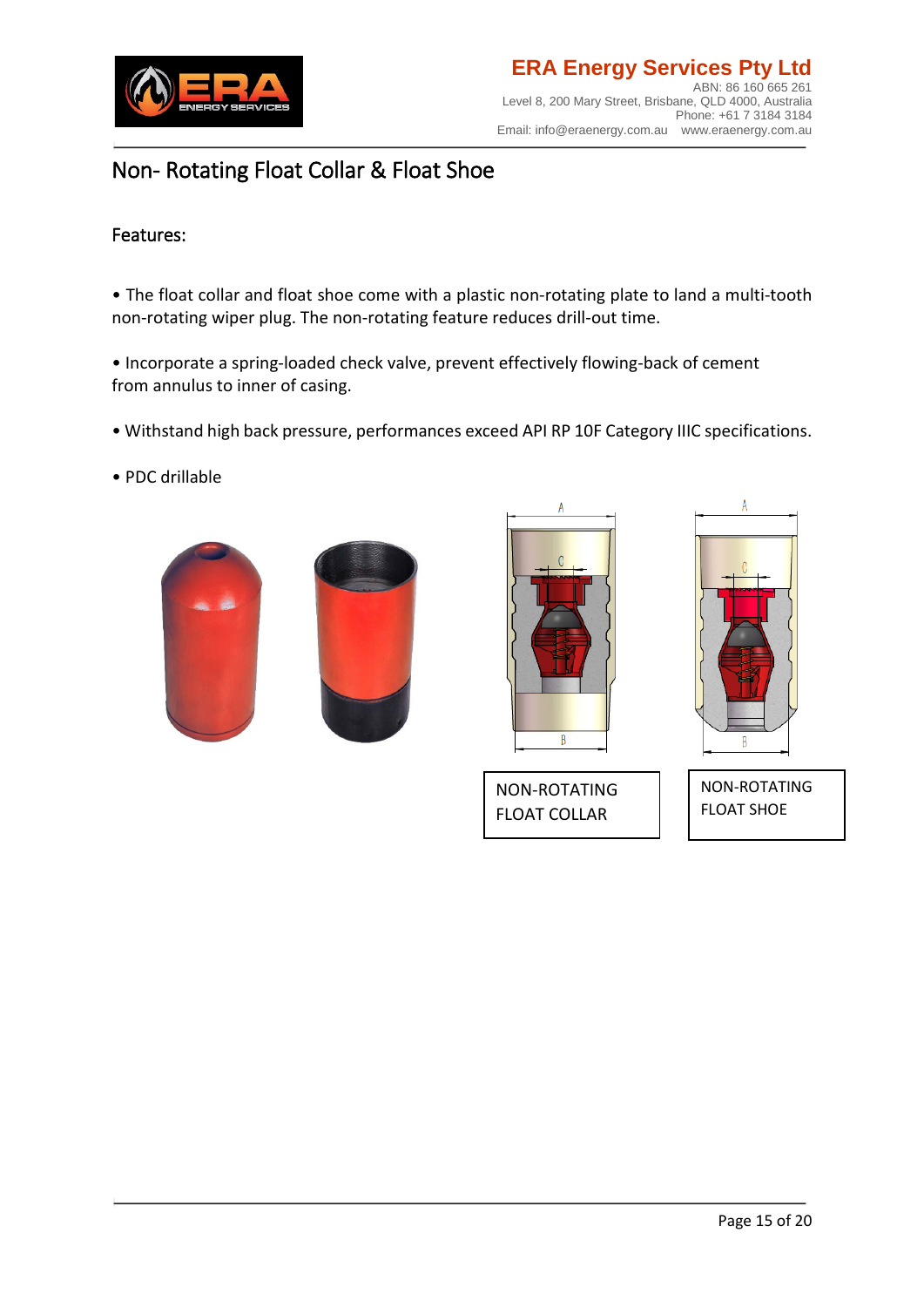

#### <span id="page-16-0"></span>Dimensions :

| Casing size (in)      | 7                 | 85/8         | 95/8       | 103/4      |            |
|-----------------------|-------------------|--------------|------------|------------|------------|
| Weight Range(lb/ft)   |                   | $23 - 32$    | 24-40      | 36-47      | 40.5-55.5  |
| Working pressure(psi) |                   | 5000         | 5000       | 3000       | 3000       |
| Temp.                 |                   | 120          | 120        | 120        | 120        |
| rate( $\mathcal{C}$ ) |                   |              |            |            |            |
| Casing                | K55               | K55          | K55        | K55        |            |
| grade                 |                   |              |            |            |            |
| Casing thread         |                   | <b>BTC</b>   | <b>BTC</b> | <b>BTC</b> | <b>BTC</b> |
| A(in)                 |                   | 7.875        | 9.625      | 10.625     | 11.75      |
| B(in)                 |                   | 6.25         | 8.02       | 8.921      | 10.05      |
| C(in)                 | 1.89              | 2.56         | 2.56       | 2.56       |            |
|                       | Float Collar      | 550±5        | 550±5      | $600 + 5$  | 600±5      |
| Height (mm)           | <b>Float Shoe</b> | $470 \pm 10$ | 470±10     | 540±10     | 540±10     |

#### <span id="page-16-1"></span>Running instructions:

1.To ensure trouble-free operation, visually check the float equipment before using it.

2. Float shoe is attached to the downhole end of a [casing string.](https://www.glossary.oilfield.slb.com/en/Terms/c/casing_string.aspx) Float collar is 20-30 meters to the bottom of casing string.

3. Monitor and control the running speed of casing string with float collar and float shoe to prevent formation damage.

- 4. Recommended methods for drilling:
- 1) Use flat tooth PDC bit for medium-hard formation;
- 2) Recommended drilling parameters

WOB (T): 6600 to 11000 lb

Rotation speed: 40-75 rpm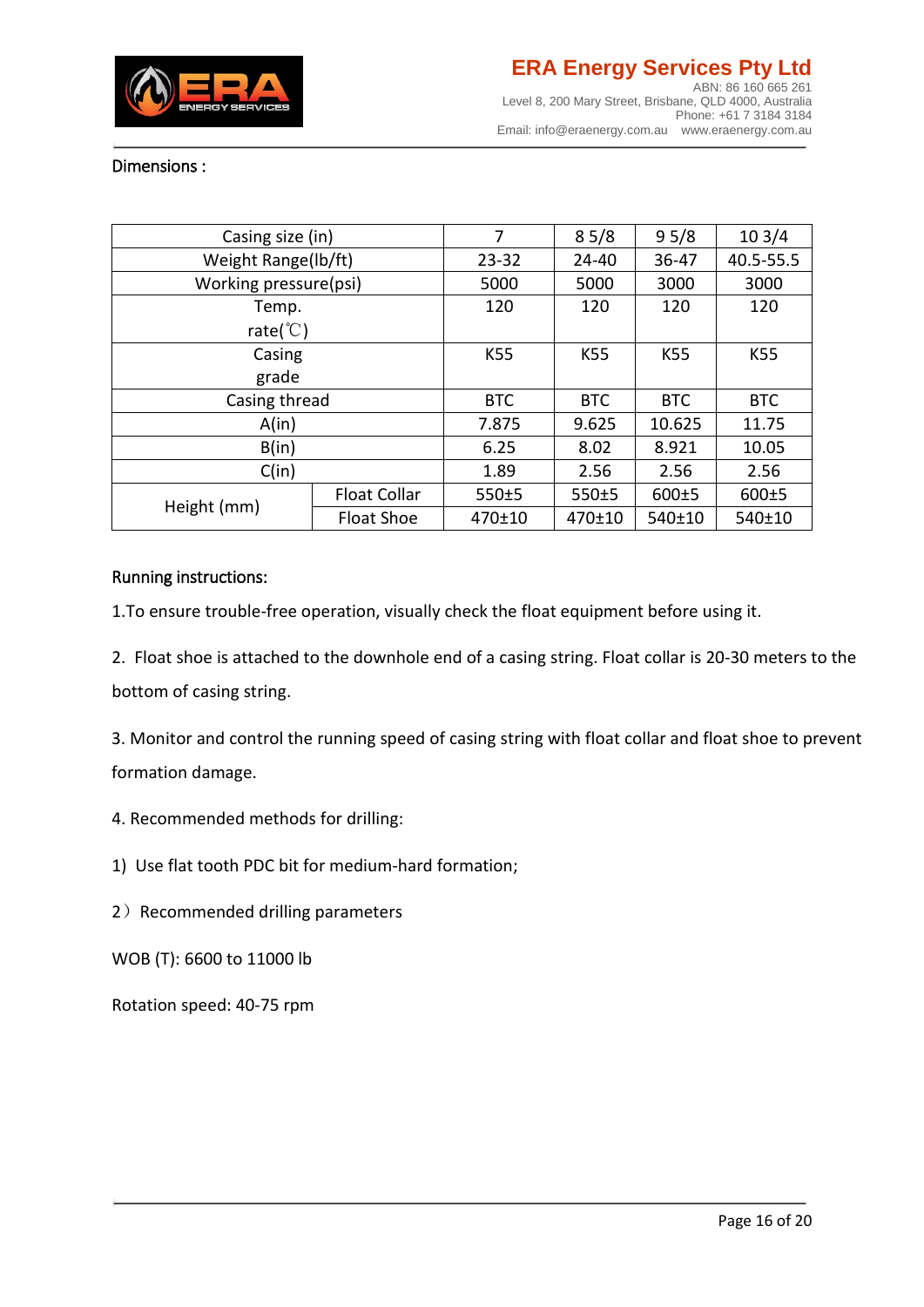

#### <span id="page-17-0"></span>Storage and Handling Instructions:

Product should be stored in flat, dry warehouse to prevent exposure to rain, sun and water erosion;

Do not open the packing box until use;

Handle with care for heavy subjects;

The product has a shelf life of three years.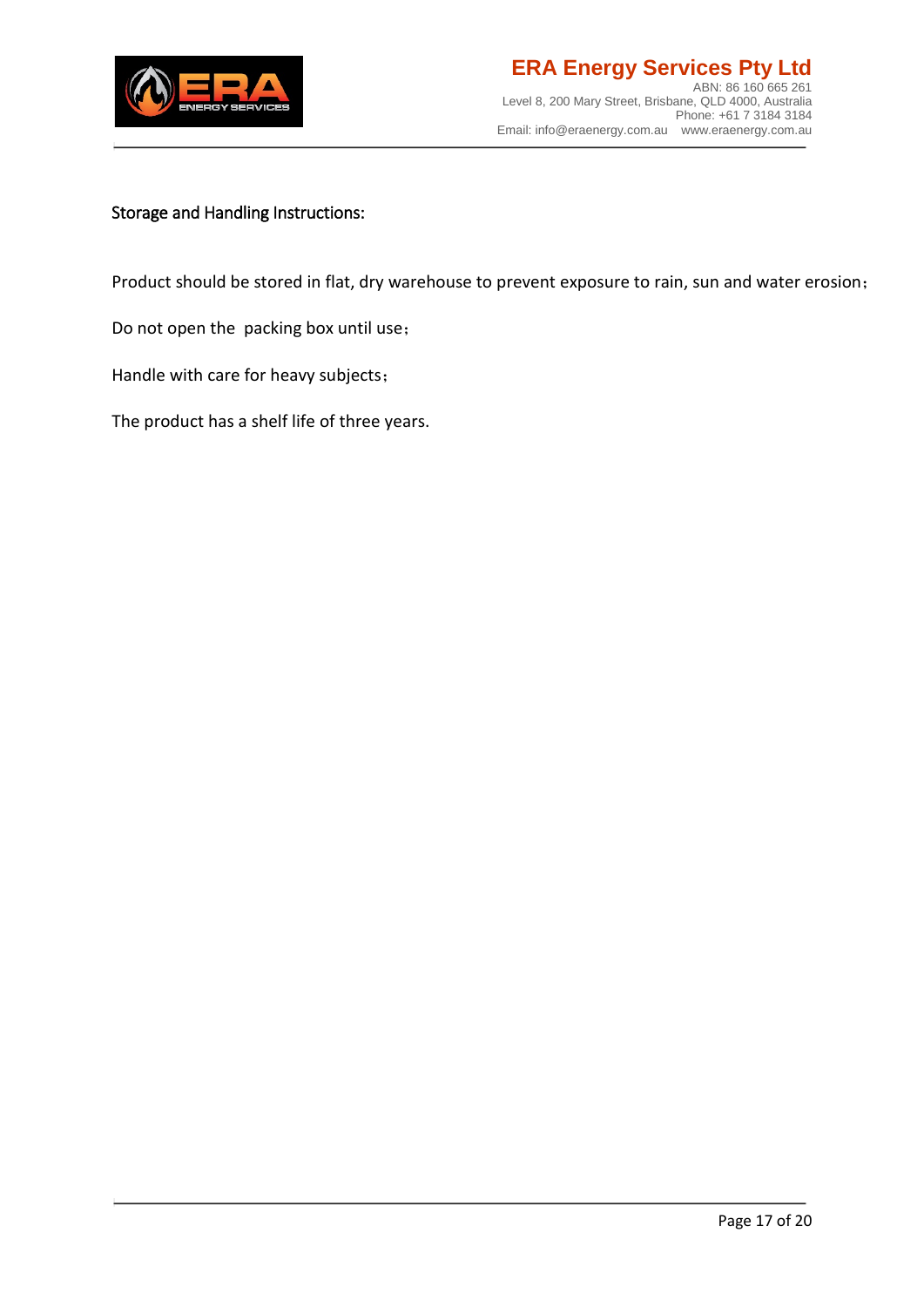

# Guide Shoe

#### <span id="page-18-1"></span><span id="page-18-0"></span>Features:

- Protect the casing string from the impact associated with landing casing on bottom
- Direct casing away from ledges, reducing the chance of sidewall cave-in.
- Help casing pass through narrow, deviated holes and areas with hard shoulders.

#### <span id="page-18-2"></span>Dimensions:



|          | <b>Casing Size</b>        | Guide Shoe |                      |               |              |
|----------|---------------------------|------------|----------------------|---------------|--------------|
| O.D.(in) | Casing Weight<br>(lbs/ft) | O.D.(in)   | Thread<br>connection | Nose Type     | Height (mm)  |
|          | 23.00-38.00               | 7.874      | <b>BTC</b>           | <b>CEMENT</b> | $320 \pm 10$ |

#### <span id="page-18-3"></span>Storage and handling instructions:

Product should be stored in flat, dry warehouse to prevent exposure to rain, sun and water erosion;

Do not open the packing box until use;

Handle with care for heavy subjects;

The product has a shelf life of three years based on visual inspection conditions.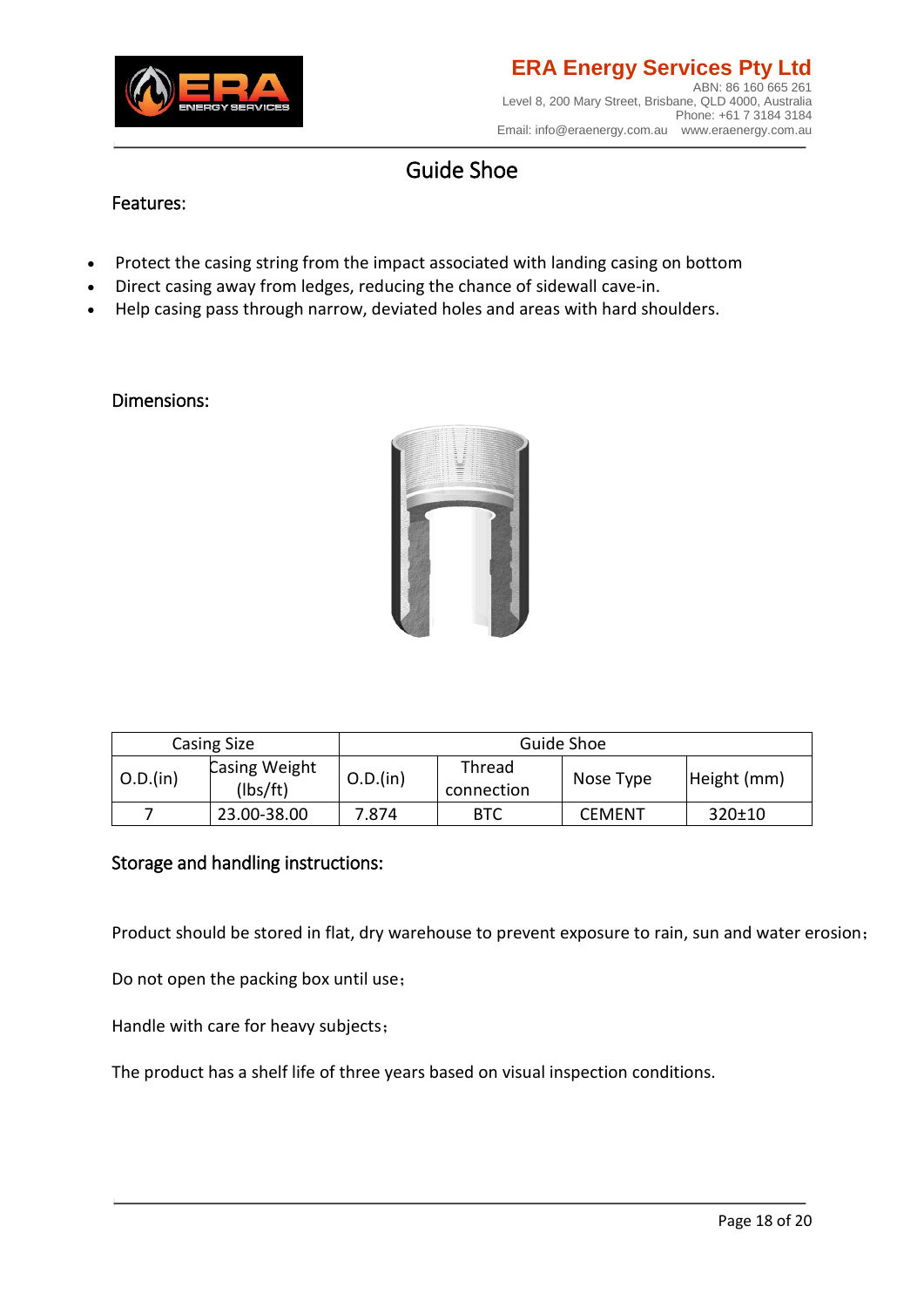

## <span id="page-19-0"></span>Cementing Basket

#### <span id="page-19-1"></span>Features:

•The cement basket can restrict the downward migration of cementing fluids. They are usually installed above lost circulation zones, under stage tools, or near surface when a top cementing job is planned.

• High-strength metal can withstand excessive hydrostatic pressures exerted by cement columns to prevent formation damage and thereby significantly reduce costs and NPT.

• Flexible, overlapping metal fins aid the basket in forming a bridge in the annulus to prevent cement from falling.



#### <span id="page-19-2"></span>Dimensions:

| Casing Size (in) | Hole Size(in) | Max OD (mm) | ID/mm) | Petal Material |
|------------------|---------------|-------------|--------|----------------|
|                  |               | 235 ±5      | 180±30 | Canvas         |

#### <span id="page-19-3"></span>Running instructions:

Cement basket should be used with relevant PUP joint casing. The lower side should be fixed with pup joint. Cement basket should ideally be run with stop collars on the inside.

1.Locate Cement Basket at desired position in casing string. It is recommended that cement